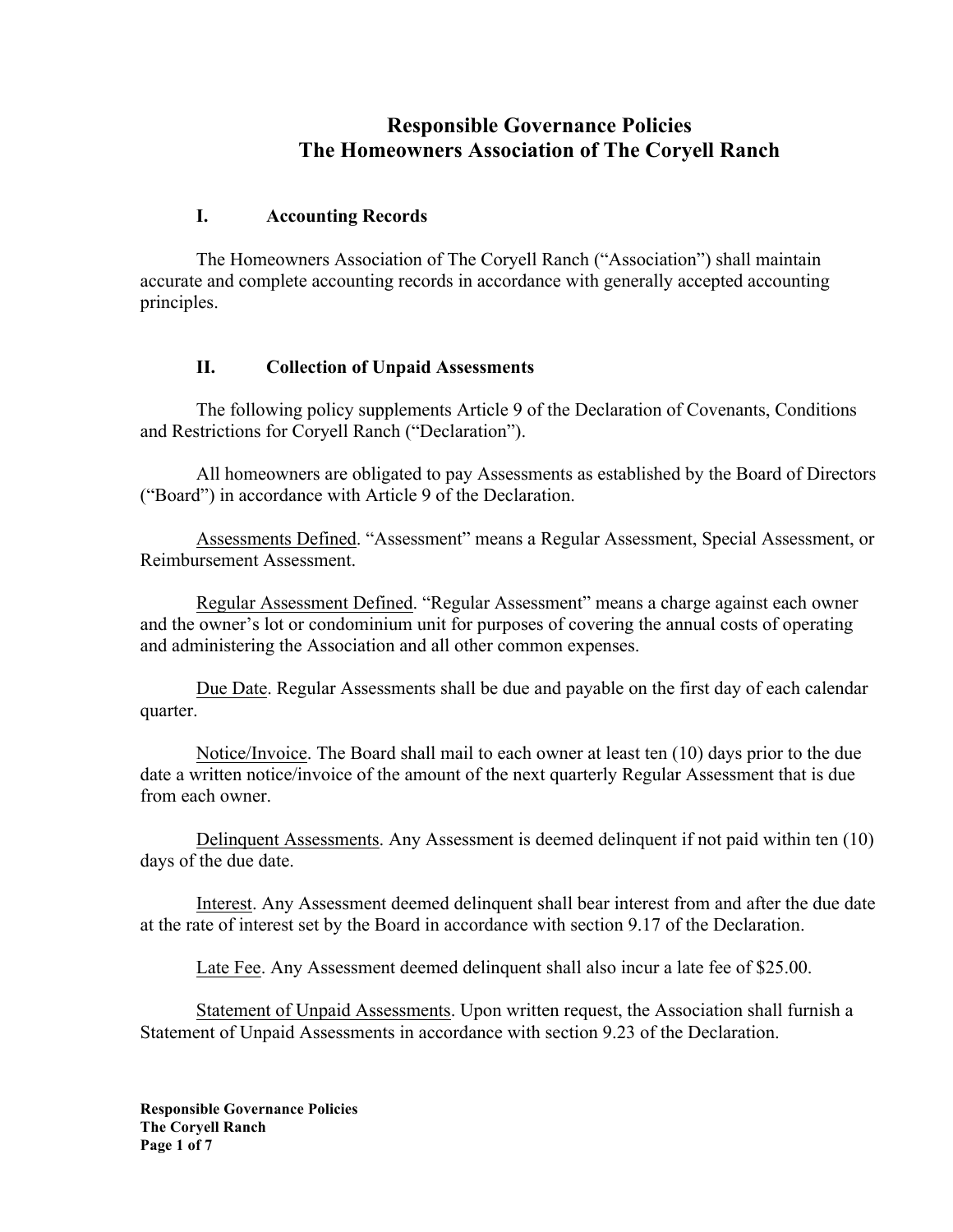Collection. In addition to the remedies provided for in sections 9.17, 9.20, 9.21, and 9.22 in the Declaration, delinquent Assessments may be referred to an attorney and/or collection agency for collection. The delinquent owner will be liable for all collection costs, including attorney's fees.

#### **III. Board Member Conflicts of Interest**

Conflict of Interest. If any contract, decision, or other action taken by or on behalf of the Board of Directors would financially benefit any member of the Board of Directors or any person who is a parent, grandparent, spouse, child or sibling of a member of the Board of Directors or a parent or spouse of any of those persons, that member of the Board of Directors shall declare a conflict of interest for that issue.

Duty to Disclose. The Director has a duty to disclose the existence of any actual or potential conflict of interest and all material facts relating to the actual or potential conflict in an open meeting prior to any discussion or action on that issue. After making such disclosure, the Director may participate in the discussion but shall not vote on that issue.

### **IV. Conduct of Meetings**

#### **A. Meetings of Members. This section supplements the Bylaws.**

 Open Meetings. Notwithstanding any provision in the Declaration, Bylaws, or other documents to the contrary, all meetings (regular and special) of the Association and Board of Directors are open to every owner of the Association, or to any person designated by a owner in writing as the owner's representative. Before the Board votes on an issue under discussion, owners or their designated representatives shall be permitted to speak regarding that issue.

Time Restrictions on Speakers. The Board may place the reasonable time restriction of five (5) minutes on those persons speaking during the meeting but shall permit an owner or an owner's designated representative to speak before the Board takes formal action on an item under discussion.

Secret Ballot. Votes for board members at annual meetings shall be taken by secret ballot. Ballots must be counted by a neutral third party or by a unit owner present at the meeting who is not a candidate who was chosen from a pool of such owners. Results of the vote must be announced without reference to any identifying information. [C.R.S. 38-33.3-310(1)(b)(I)]. At the discretion of the Board or upon the request of twenty percent (20%) of the owners present at the meeting or represented by proxy, a vote on any matter affecting the Association on which all other owners are entitled to vote shall be by a secret ballot. Ballots shall be counted by a neutral third party or by a committee of volunteers. Such volunteers shall be owners who are selected or appointed at an open meeting, in fair manner, by the chair of the Board or another person presiding during that portion of the meeting. The volunteers shall not be Board members and, in the case of a contested election for a Board position, shall not be candidates.

**Responsible Governance Policies The Coryell Ranch Page 2 of 7**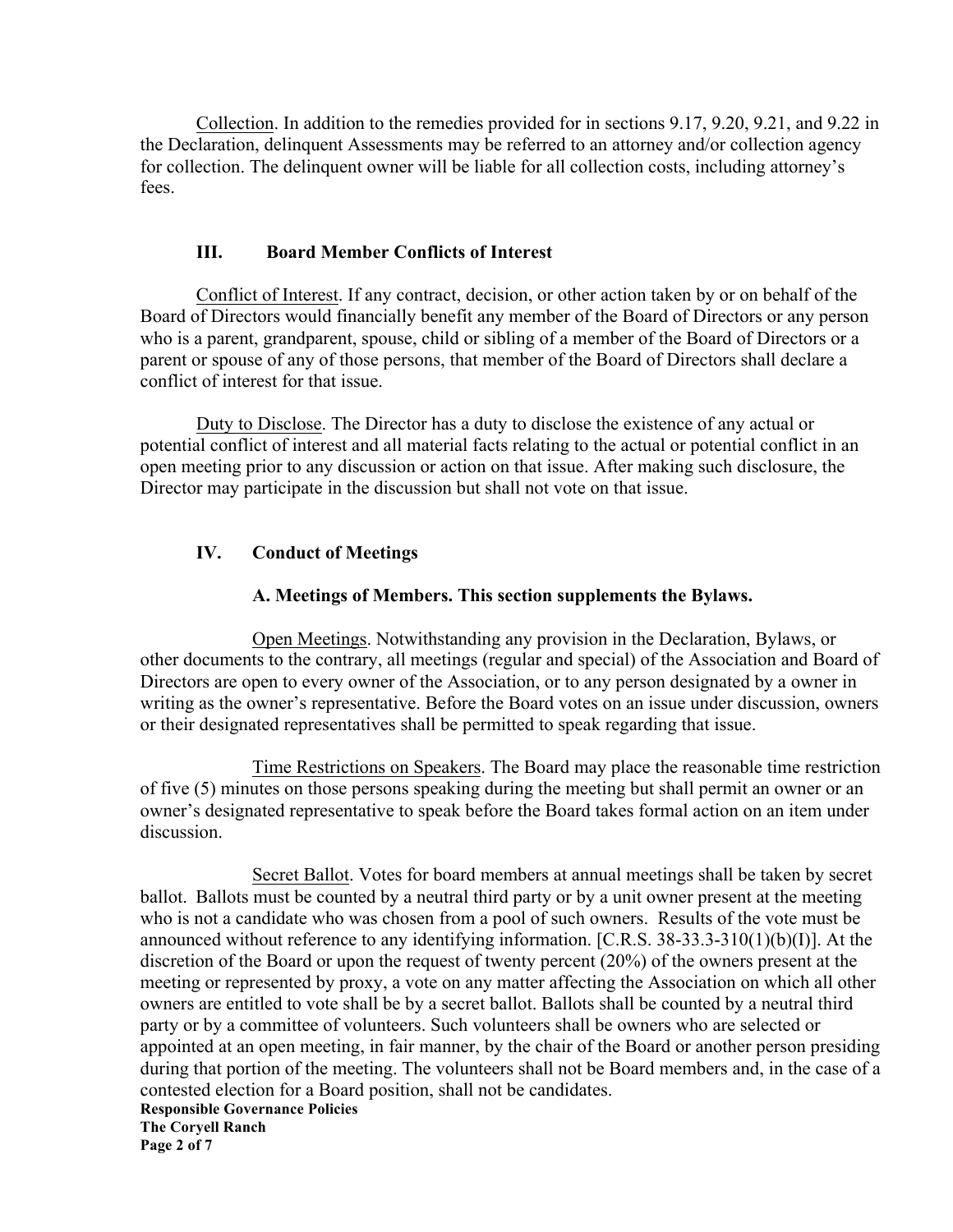Notice of Meetings. Written notice of each meeting of the Members shall be given by, or at the direction of, the Secretary or person authorized to call the meeting, by mailing a copy of such notice, postage prepaid, at least thirty (30) days before such meeting to each Member entitled to vote, addressed to the Member's mailing address. Such notice shall specify the place, day and hour of the meeting and the items on the agenda. In the case of a special meeting, the purpose of the meeting shall be specified. For the purpose of issuing such notices, the Board may establish a record date for determination of membership in accordance with the laws of Colorado. The Association shall, when feasible, use electronic means of giving notice of meetings. If electronic means are available, the association shall send e-mail meeting notices to unit owners who request it and provide the association with their e-mail.

Waiver of Notice. Written waiver of notice signed by a Member or attendance at a meeting by a Member shall constitute a waiver of notice of such meeting, except where attendance is for the express purpose of objecting to the failure to receive such notice or to defects in the notice.

Quorum. The presence at the meeting of Members entitled to cast, or of Members holding proxies and entitled to cast, twenty percent (20%) of the votes of Members shall constitute a quorum for any action. If, however, such quorum is not present or represented at any meeting, the Members entitled to vote shall have to adjourn the meeting, from time to time, without notice other than announcement at the meeting until a quorum shall be present or be represented.

Proxies. At all meetings of Members, each Member may vote in person or by proxy as provided in the Bylaws. A proxy shall not be valid if obtained through fraud or misrepresentation. If a lot or unit has multiple owners and more than one of the multiple owners are present to vote, the votes allocated to that lot or unit may be cast only in accordance with the agreement of a majority in interest of the owners. There is a majority agreement if any one of the multiple owners casts the votes allocated to that unit without protest being made promptly to the person presiding over the meeting by any of the other owners of the lot or unit.

Right to Revoke. The Association is entitled to reject a vote, consent, written ballot, waiver, proxy appointment or proxy appointment revocation if the Secretary or other officer or agent authorized to tabulate votes, acting in good faith, has reasonable basis for doubt about the validity of signature on it or about the signatory's authority to sign for the owner. The Association and its officer or agent who accepts or rejects a vote, consent, written ballot, waiver, proxy appointment or proxy appointment revocation in good faith and in accordance with the standards of this section are not liable in damages for the consequences of the acceptance or rejection.

### **B. Meetings of Directors**

Meeting Notices. The Association shall, when feasible, use electronic means of giving notice of meetings of the Board of Directors. If electronic means are available, the association must e-mail meeting notices to unit owners who request it and provide the association with their e-mail. The board shall allow a unit owner to speak before the board takes formal action on an item under consideration in addition to any other opportunities to speak. However, the board

**Responsible Governance Policies The Coryell Ranch Page 3 of 7**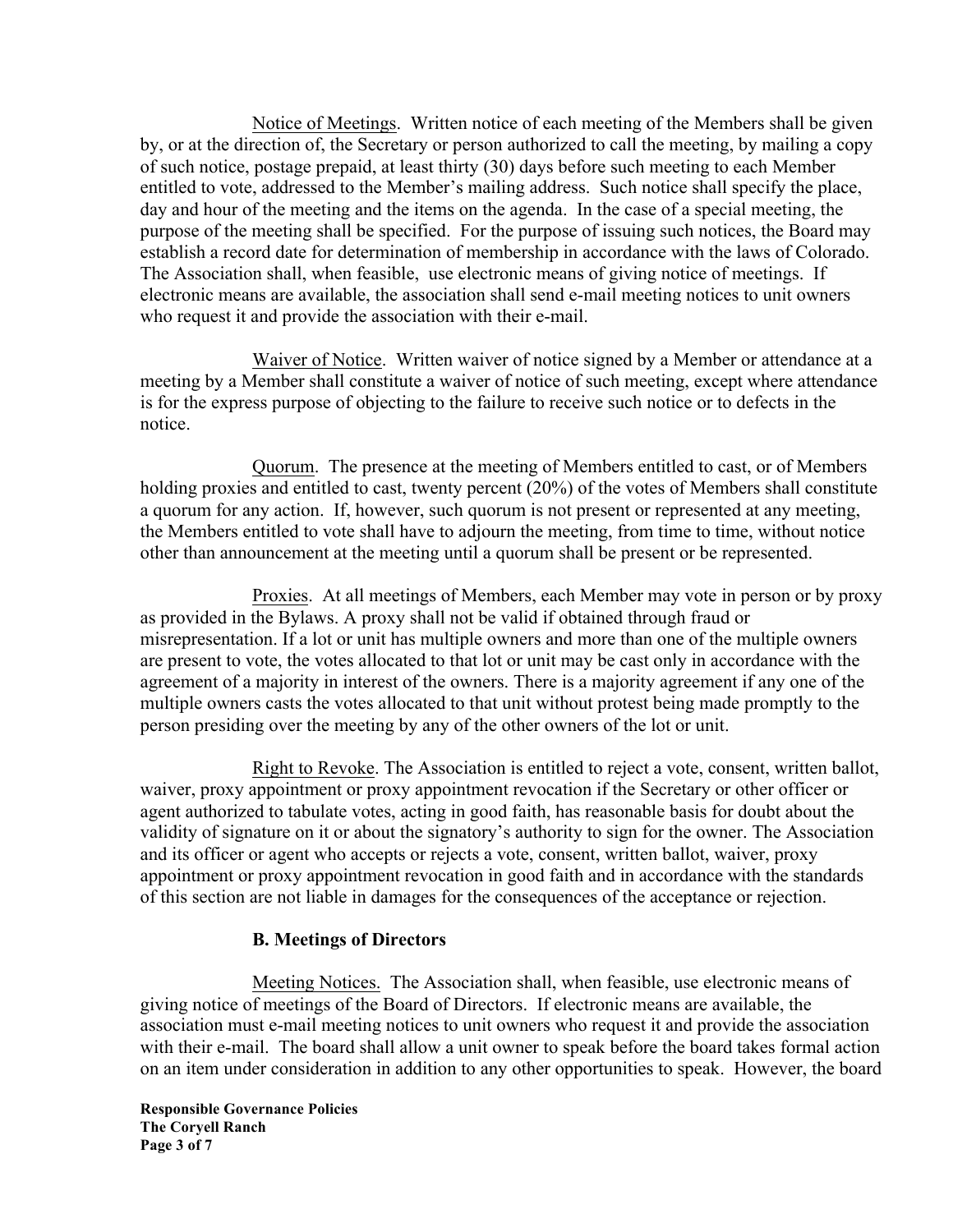may place reasonable time restrictions on persons speaking. The board will provide for a reasonable number of persons to speak on each side of an issue.

Regular Meetings. Regular meetings of the Board of Directors shall be held from time to time, as the Board of Directors, by vote, may determine with written notice to the general membership and at such place and hour as may be fixed, from time to time, by resolution of the Board.

Meetings by Telephone. The Directors may hold special meetings via a telephone conference call, and any action taken by the Board at such a telephone conference call meeting shall have the same force and effect as such action taken at a meeting at which a quorum of the Board was physically present. Any actions taken will be included in the minutes of the next meeting.

Executive/Closed Door Meetings. The Board may hold an executive or closed door session and may restrict attendance to Board members and such other persons requested by the Board. The matters to be discussed at such an executive session shall include only matters enumerated below:

(a) matters pertaining to employees of the Association or the managing agent's contract or involving the employment, promotion, discipline or dismissal of an officer, agent or employee of the Association;

(b) consultation with legal counsel concerning disputes that are the subject of pending or imminent court proceedings or matters that are privileged or confidential between attorney and client;

(c) investigative proceedings concerning possible or actual criminal misconduct;

(d) matters subject to specific constitutional, statutory, or judicially imposed

requirements protecting particular proceedings or matters from public disclosure; (e) any matter the disclosure of which would constitute an unwarranted invasion of individual privacy;

(f) review of or discussion relating to any written or oral communication from legal counsel.

Attorney-Client Privilege. Upon the final resolution of any matter for which the Board received legal advice or that concerned pending or contemplated litigation, the Board may elect to preserve the attorney-client privilege in any appropriate matter, or it may elect to disclose such information, as it deems appropriate, about such matter in an open meeting.

### **V. Enforcement of Covenants and Rules**

The following policy supplements section 8.17 of the Declaration.

Complaints. The Board will investigate all violations of covenants and rules that are reported to the Board in writing or by phone within thirty (30) days. Complaints that, in the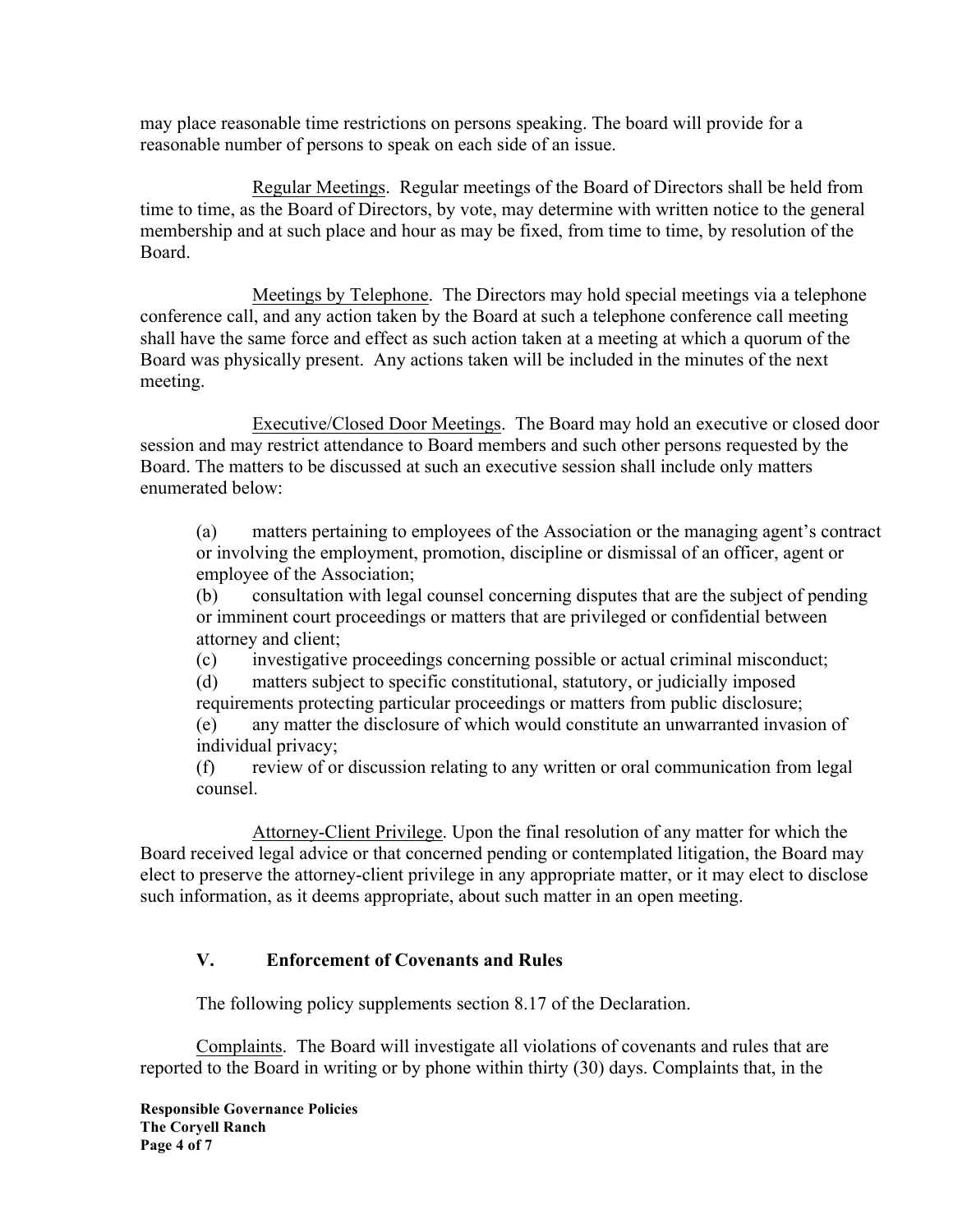opinion of the Board, lack sufficient information or detail may be deemed to not warrant further investigation.

Notification of Owners. If the investigation shows the reported violation to be accurate, the Board shall give written notice of the violation to the owner by mail, setting forth the nature of the violation or breach and the specific action or actions which shall be taken by the owner to remedy such violation or breach. The notice shall give the owner fifteen (15) days to cure the violation, submit a plan to remedy the violation, or request a hearing with the Board. Alternatively, the owner may request an appeals hearing with the Board at the next regularly scheduled Board meeting to appeal the notice of the violation. The Board's decision on the appeal is final.

Fines. If the owner does not cure the violation, submit a plan to remedy the violation, request an appeals hearing, or if the Board determines that a violation or breach exists after a hearing, the Board may levy a fine of \$50 per occurrence per day against the property owner who has violated or breached the covenant or rule. Once fines have started, owners must request a hearing with the Board in writing for the fines to cease. If the violation or breach is not cured within thirty (30) days after the initial fine is assessed, the Board may take legal action against the owner.

Collection Provisions. All fines, costs and expenses, including attorney's fees, necessary to enforce this policy shall be an Assessment against the owner's property and subject to all lien and collection powers of the Association.

Unresolved Violations. After the expiration of sixty (60) days following notice of a violation in which no hearing is requested or alternatively after an appeals meeting, the Board may:

(a) suspend the rights or privileges of the owner relating to use of any common area and/or common elements within the Association and suspend the voting rights of the owner;

(b) pursue all rights of action available at law or in equity including, but not limited to, the remedy of injunctive relief and obtaining a monetary judgment for all costs, expenses, including attorney's fees, and damages;

(c) reserve the right to waive or increase fines or penalties based on the severity of the violation and circumstances;

(d) enter at all reasonable times upon any lot or unit to which a violation, breach, or other condition to be remedied exists, and take the actions specified in the notice to the owner to abate, extinguish, remove or repair such violation, breach or other condition which may exist. Such entry or action, or both, shall not be deemed to be a trespass or wrongful act. All costs and expenses, including attorney's fees, incurred by the Association or on its behalf in enforcing such violation, shall be a binding personal obligation of such owner enforceable at law, as well as a lien, on such owner's lot or unit.

### **VI. Inspection and Copying of Records – Annual Disclosures**

Association Records to be Kept. The Association shall post on the Association website and keep a copy of the following records at its principal office:

**Responsible Governance Policies The Coryell Ranch Page 5 of 7** (a) Articles of Incorporation;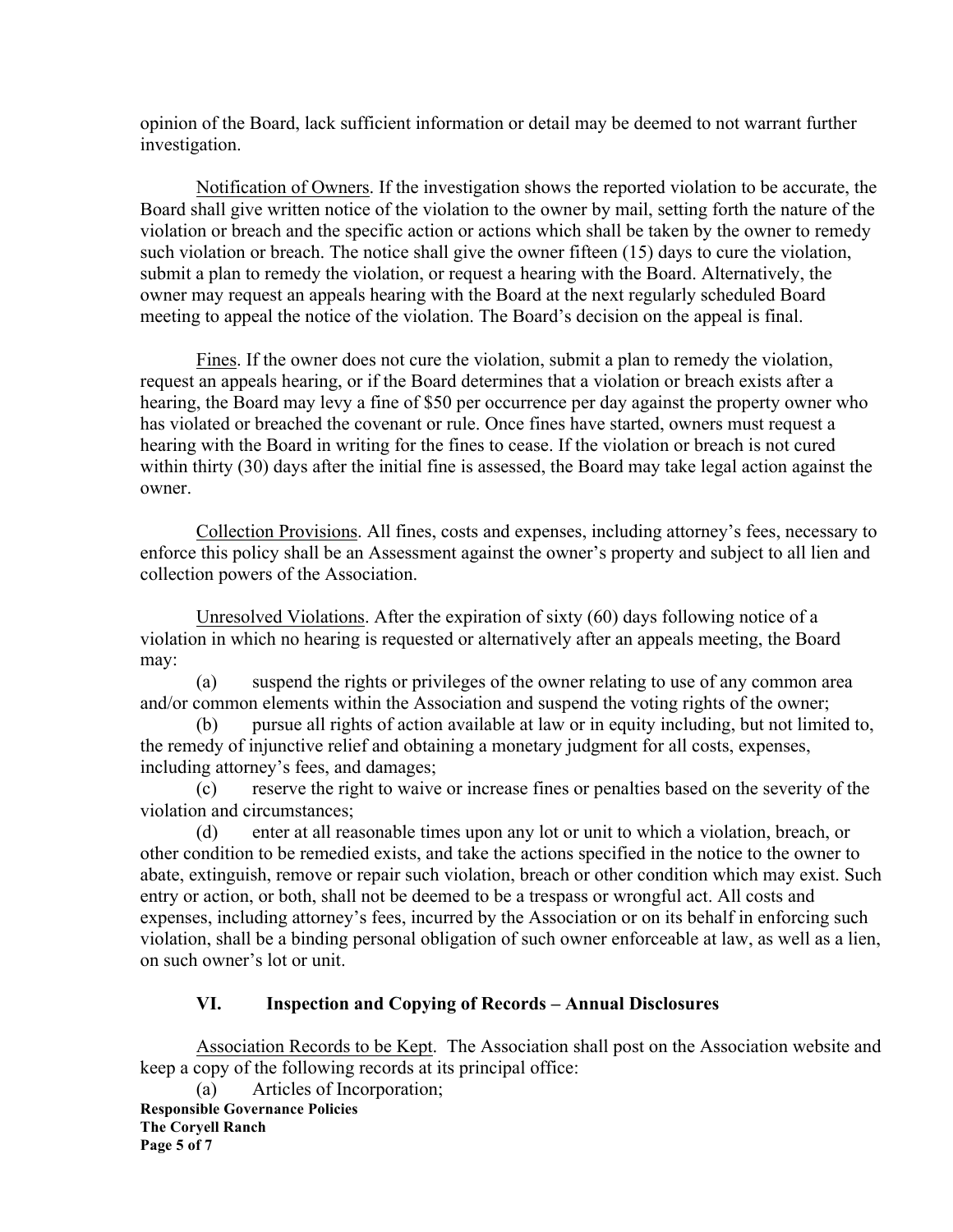- (b) Bylaws;
- (c) Declaration;
- (d) resolutions adopted by the Board;
- (e) minutes of all Member and Director meetings for the past three (3) years;
- (f) all written communications within the past three (3) years to owners;
- (g) name and address of each owner;
- (h) name and address of each director and/or officer;
- (i) annual financial statements;
- (j) current insurance policies;
- (k) all financial audits and reviews conducted within the past three (3) years;
- (l) current annual budget;
- (m) a list, by lot or unit owner, of the Association's current and delinquent Assessments.

Inspection and Copying of Association Records. Owners are entitled to inspect and copy, at the owner's expense, any records listed above during regular business hours to the extent that:

(a) the request is made in good faith and for a proper purpose;

(b) the request describes with reasonable particularity the records sought and the purpose of the request; and

(c) the records are relevant to the request.

The owner must make a written request to the Association Secretary at least five (5) days before the date on which the owner wishes to inspect and copy such records.

Annual Disclosures. Within 90 days after the end of each fiscal year thereafter, the Association shall make the following information available to its unit owners via website posting : 1) the date the fiscal year begins; 2) current operating budget; 3) a list, by unit type, of all special and regular assessments; 4) all annual financial statements, including amounts held in reserve; 5) results of any current financial audit or review; 6) a list of all association insurance policies that includes company names, policy limits, policy deductibles, additional named insureds, and expiration dates; 7) all bylaws, articles, and rules and regulations; 7) minutes from board and member meetings for fiscal year preceding annual disclosure; and 8) responsible governance policies adopted under C.R.S. 38-33.3-209.5. [38-33.3-209.4(2)] The website address shall initially be mailed to each owner within the 90 day period and updated when necessary.

### **VII. Investment of Reserve Funds**

Reserve funds shall be invested in such amounts as may be determined and authorized by the Board. The Board may delegate its investment authority.

Standard of Conduct. Investment of reserve funds shall be done in good faith, within the best interests of the Association and with the care an ordinarily prudent person in a like position would exercise under similar circumstances

Authorized Investments. Authorized investments are U.S. Treasury Bills and Notes, Money Market Funds and Certificates of Deposits. Derivative securities and mortgage backed securities are not authorized investments.

**Responsible Governance Policies The Coryell Ranch Page 6 of 7**